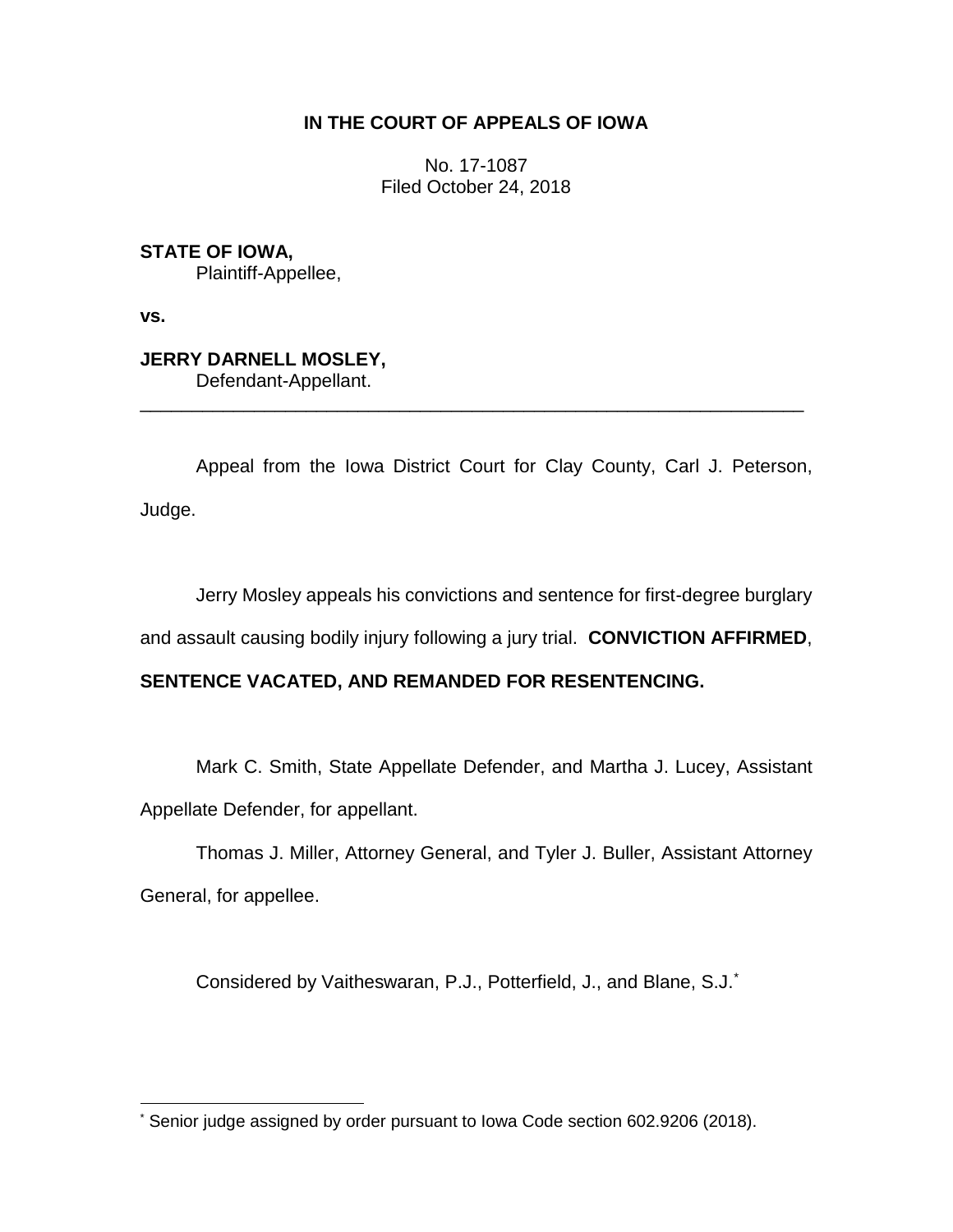### **VAITHESWARAN, Presiding Judge.**

Jerry Mosley appeals his judgment and sentence for first-degree burglary and assault causing bodily injury. He contends (1) the record lacks sufficient evidence to support the jury's finding of guilt on the first-degree burglary charge, (2) his trial attorney was ineffective in failing to object to certain testimony as being outside the scope of the minutes of testimony, (3) the district court should have merged the assault causing bodily injury conviction with the first-degree burglary conviction, and (4) the district court failed to assess his reasonable ability to pay restitution.

## *I***.** *Sufficiency of the Evidence – First-Degree Burglary*

The jury was instructed the State would have to prove the following

elements of first-degree burglary:

1. On or about the 6th day of June, 2016, the defendant entered the residence of [a woman].

2. The residence was an occupied structure as defined in Instruction No. 26.

3. One or more persons were present in the occupied structure.

4. The defendant did not have permission or authority to enter the residence or defendant did not have permission and authority to remain in the residence or defendant's authority to remain had ended.

5. The residence was not open to the public.

6. The defendant did so with the specific intent to commit an assault.

7. During the burglary, the defendant did intentionally or recklessly inflict bodily injury on [the woman].

Mosley challenges the sufficiency of the evidence supporting the fourth element.

Our review is for substantial evidence. *State v*. *Sanford*, 814 N.W.2d 611, 615

(Iowa 2012).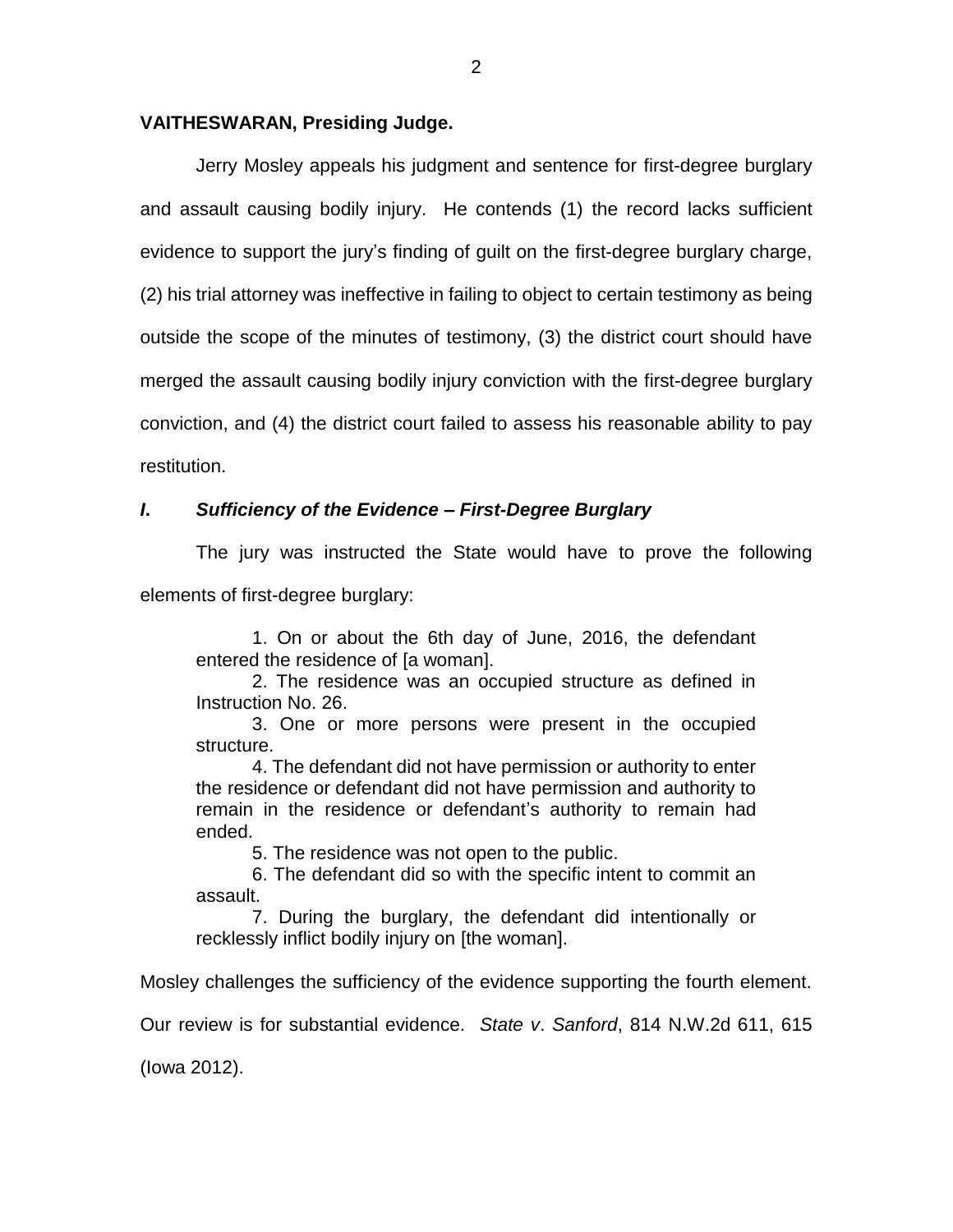A jury could have found the following facts. Mosley had an affair with a woman. According to the woman, the relationship ended in late 2015 but, three months later, "just kind of picked right up where it left off." After several months, the woman accused Mosley of seeing other women. The couple engaged in a spirited text-message exchange, which culminated in a second break-up.

The same day, Mosley entered the woman's duplex. The woman testified she was confused to see Mosley there because they had just agreed they "weren't going to be talking anymore." Mosley ran up the stairs, grabbed the woman, and pushed her against a wall, leaving a "body print" on the wall. He hit her in the face "multiple times," causing bleeding and scarring. The woman screamed to stop and screamed to a child to call 911. The woman subsequently called 911.

The woman testified she "didn't give [Mosley] permission to come over." She stated he had permission to come to her home "[d]uring the relationship" but that permission ended when they agreed to go their "own separate ways." After Mosley began assaulting her, she wanted "him to leave." Although she did not expressly tell him to leave, she "kick[ed] at him to get him off" her. She also noted he never had keys to the duplex.

A reasonable juror could have found that Mosley lacked permission to enter the woman's home by virtue of the severance of their relationship earlier in the day. A reasonable juror also could have found that Mosley lacked authority to remain in the duplex after he entered. *See State v*. *Walker*, 600 N.W.2d 606, 609 (Iowa 1999).

In *Walker*, the court addressed the identical issue raised here: "whether a defendant may be convicted of committing burglary by remaining on the premises

3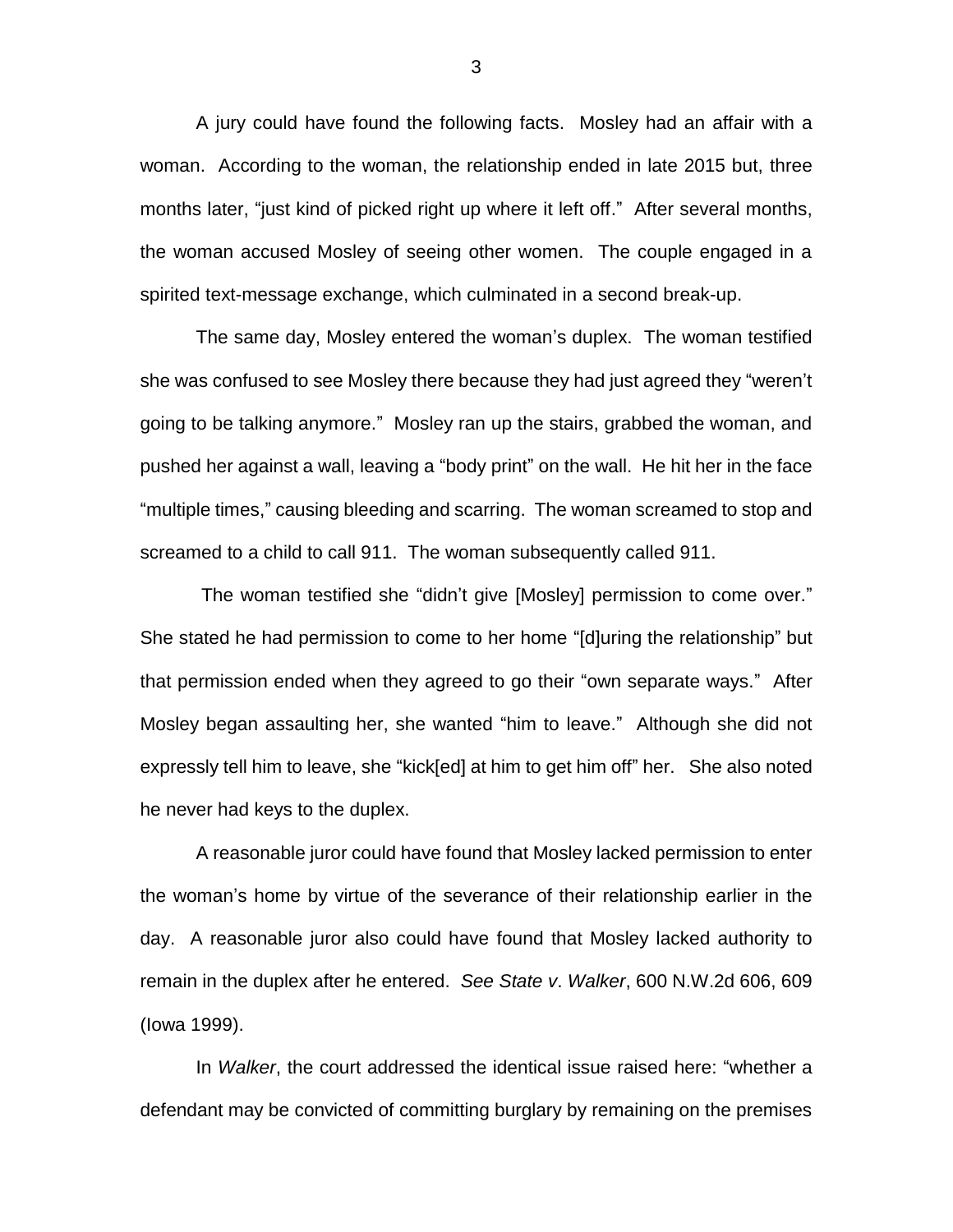after his privilege to be there has been revoked where the victim testifies that she did not expressly ask the defendant to leave." *Id*. at 607. The court concluded:

[A] victim need not expressly revoke his or her consent to the defendant's presence; it is sufficient that the victim's actions give the defendant reason to know that such consent has been withdrawn. If the defendant remains on the premises after having reason to know he has no right to do so, he has "remained over" and, if, during the time he unlawfully remains on the premises, he forms the requisite intent to commit a felony, assault or theft, the defendant has committed a burglary.

*Id*. at 609. We are not at liberty to overrule this authority, as Mosley requests. Substantial evidence supports the fourth element of the jury instruction and the jury's finding of guilt on the first-degree burglary charge.

# *II***.** *Ineffective Assistance – Scope of Minutes of Testimony*

The State elicited testimony from a child in the home. The child stated Mosley "threatened to burn down the house and kill everybody who was in it, including [the woman] and her kids and me and my brother." Mosley claims the testimony exceeded the scope of the minutes of testimony and his trial attorney was ineffective in failing to object to the testimony on this ground. To prevail, Mosley must show (1) deficient performance and (2) prejudice. *See Strickland v*. *Washington*, 466 U.S. 668, 687 (1984).

The Iowa Supreme Court recently discussed precedent on pretrial disclosures in criminal cases. *See State v*. *Shorter*, 893 N.W.2d 65, 79–81 (Iowa 2017). The court stated, "[T]he question of the scope of proper disclosure by the prosecution of minutes of evidence prior to trial has been hotly contested." *Id*. at 81. The court characterized the advent of Iowa Rule of Criminal Procedure 2.5(3) governing the scope of minutes as an effort to "promote greater disclosure." *Id*.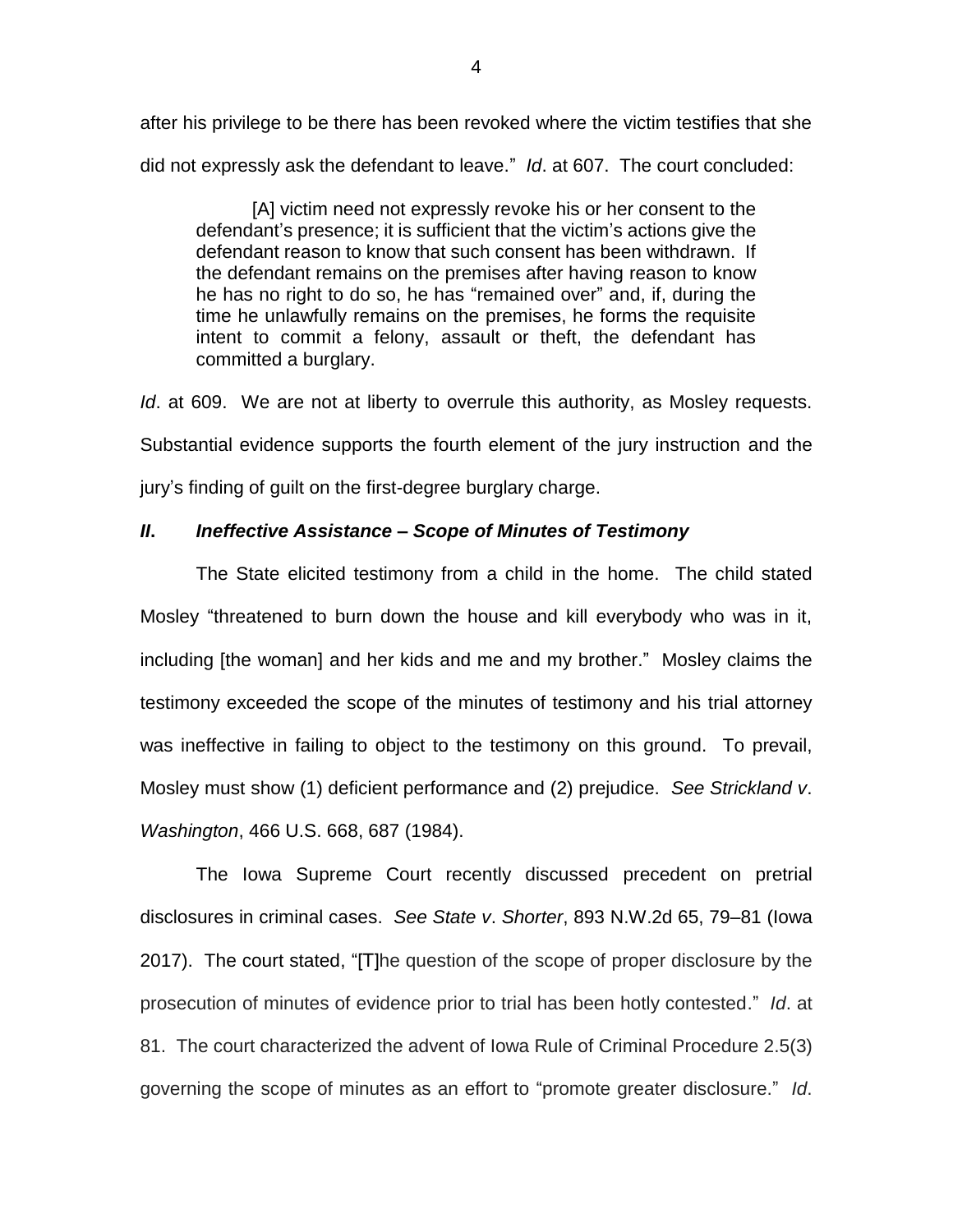Addressing whether the State was obligated to disclose that a witness would make an eyewitness identification of the defendant, the court stated, "Ordinarily, we think it incumbent upon the State to disclose in the minutes of testimony if a witness will identify a defendant as engaging in criminal conduct." *Id*. at 82. The court found the record "not entirely clear" on what defense counsel knew and found "no clear picture regarding prejudice to the defendant." *Id*. The court concluded, "Because of the factual uncertainties surrounding the claimed ineffective assistance of counsel arising out of the deficient minutes, we conclude that this claim cannot be resolved on direct appeal and should be addressed in an action for postconviction relief." *Id*. at 83.

Here, both sides agree the record may be inadequate to address the issue. With this concession in mind and with the benefit of *Shorter*, we preserve the claim for postconviction-relief proceedings.

#### *III***.** *Illegal Sentence – Merger*

Mosley contends the district court should have merged his assault causing bodily injury conviction with his first-degree-burglary conviction. *See* Iowa Code § 701.9 (2016) ("No person shall be convicted of a public offense which is necessarily included in another public offense of which the person is convicted."); *see also* Iowa R. Crim. P. 2.6(2) ("Upon prosecution for a public offense, the defendant may be convicted of either the public offense charges or an included offense, but not both."); *State v*. *Peck*, 539 N.W.2d 170, 175 (Iowa 1995) ("We conclude that it would be impossible to commit first-degree burglary by 'intentionally or recklessly' injuring another without also committing assault or assault causing injury because all of these crimes involve general intent."). The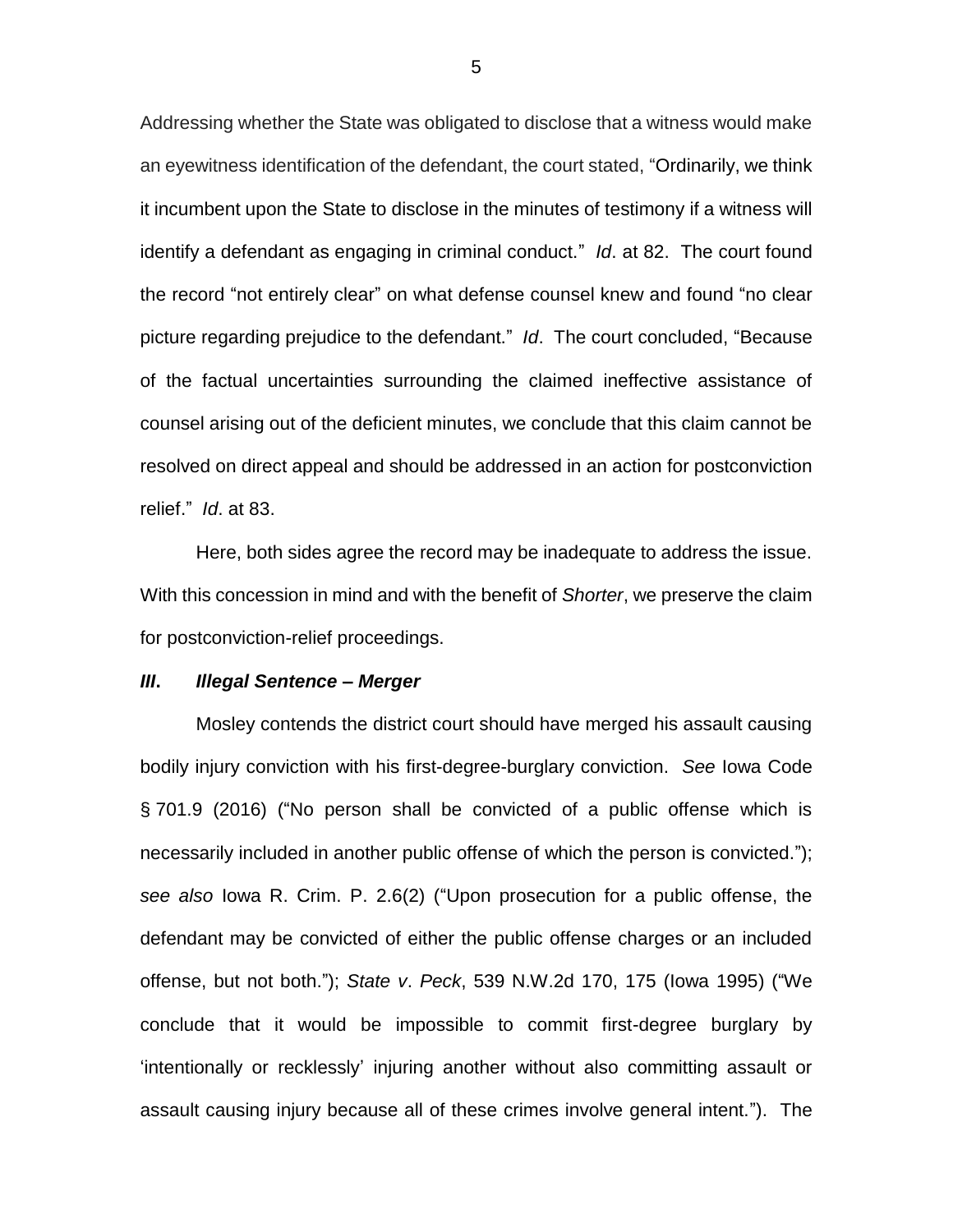State counters that merger was not warranted because there was sufficient evidence "to establish a break in the action and support at least two separate assaults." But as Mosley accurately points out, "The instructions submitted did not ask the jury to engage in the fact-finding necessary to support separate acts of assault." *Cf*. *State v*. *Lambert*, 612 N.W.2d 810, 816 (Iowa 2000) (rejecting the State's argument that merger of offenses did not occur because "no special interrogatories were submitted and we therefore have no way of knowing the alternative upon which the jury based its decision").

We conclude the assault causing bodily injury conviction merged with the first-degree burglary conviction. We vacate the sentence and remand for merger. *See id*.

#### *IV***.** *Restitution of Attorney Fees and Court Costs*

 $\overline{a}$ 

The district court ordered Mosley to make restitution for court costs and attorney fees. Mosley asserts, "The district court failed to consider [his] reasonable ability to pay the cost of his legal assistance prior to the order entering judgment for reimbursement of the court-appointed attorney fees." The State counters that the challenge is "premature because neither court costs nor attorneys' fees have actually been imposed in judgment against the defendant, as there is no plan of restitution on file." We agree with the State. *See State v*. *Jackson*, 601 N.W.2d 354, 357 (lowa 1999) (stating until a plan of restitution<sup>1</sup> is completed, "the court is not required to give consideration to the defendant's ability to pay"); *State v*.

 $1$  A "plan of restitution" "sets out the amounts and kind of restitution in accordance with the priorities established in section 910.2." *State v. Kurtz*, 878 N.W.2d 469, 471 (Iowa Ct. App. 2016).